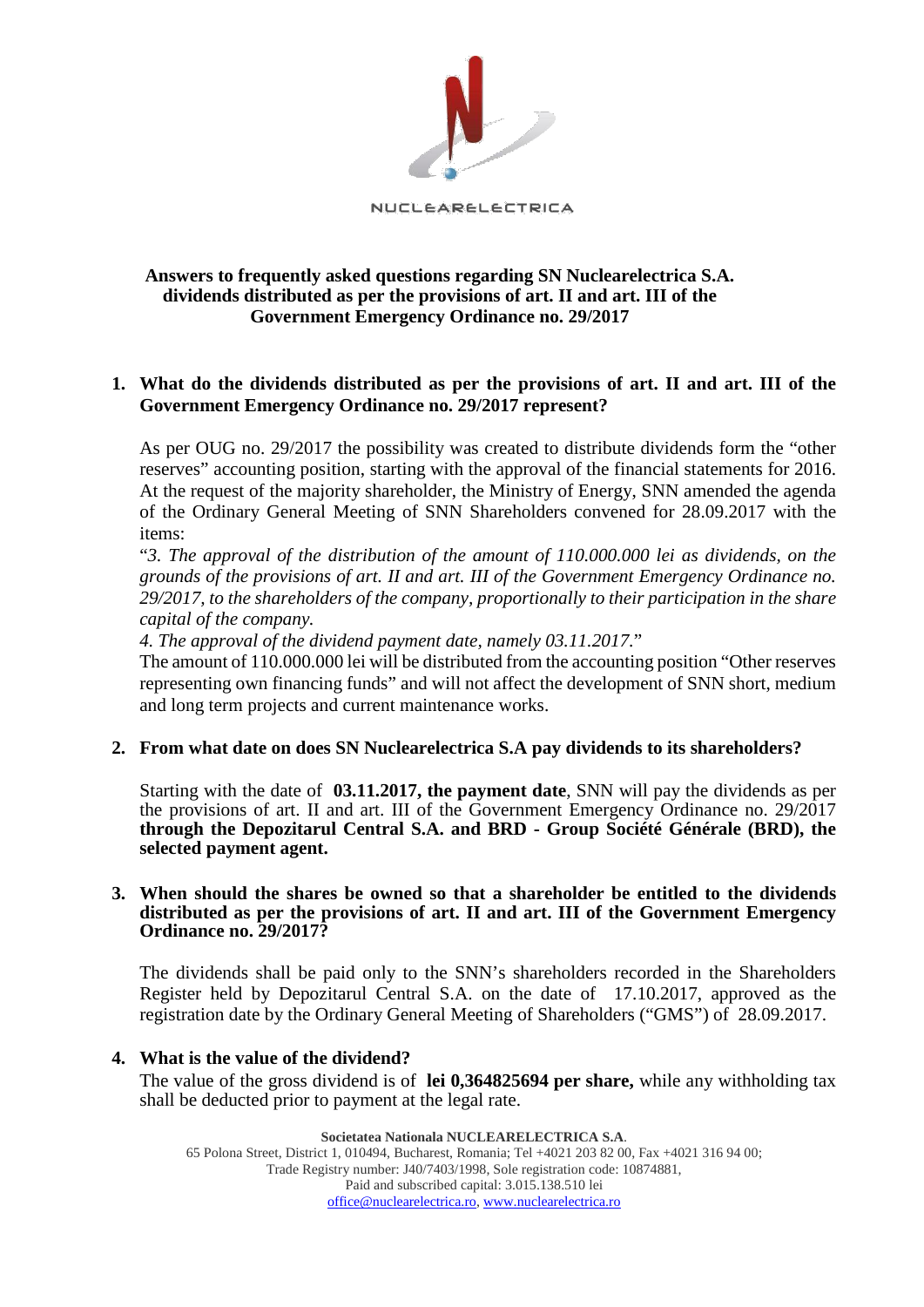# **5. Did SNN opt for the delayed payment date?**

SNN did not opt for delayed payment date.

## **6. How can dividends be paid?**

For the natural/legal and other entities shareholders who have a bank account opened with a Participant (Boker/ Bank), the dividends shall be received directly in the bank account starting with 03.11.2017, the payment date, without presenting any additional documents.

For the natural/legal and other entities shareholders who don't have a bank account opened with a Participant, it is possible to opt for the payment by bank transfer or in cash at the agencies of BRD Groupe Société Générale, the payment agent.

For the payment in cash, the shareholder shall submit a valid identity document – identity bulletin/card with CNP for the Romanian citizens or valid passport with identification number for the foreign persons. For the bank transfer payments, the shareholder shall fill out and submit a payment request form, together with all the supporting documents indicated therein (the forms can be downloaded from the section related to the following link <http://www.nuclearelectrica.ro/investor-relations/additional-dividends-2017/?lang=en>

The payment of the dividends distributed as per art. II and art. III of the Government Emergency Ordinance no. 29/2017 starts on **03.11.2017, the payment date.** 

## **7. What documents are needed in order to transfer the dividends into an accoun**t?

The transfer of dividends in a bank account, is performed based in the option of each shareholder, as follows:

- For the shareholders who have an account opened with a Participant (broker/ bank), the dividends distributed as per art. II and art. III of the Government Emergency Ordinance no. 29/2017 will be automatically transferred in the bank account declared at the moment of concluding the contract for financial investment services with the Participant;
- For the shareholders who don't have an account opened with a Participant, there are two options as follows:
	- o Submitting to SNN until 23.10.2017 the form "Application for payment by bank transfer of the net dividends distributed by SN Nuclearelectrica S.A. – Individual shareholders" or "Application for payment by bank transfer of the net dividends distributed by SN Nuclearelectrica S.A. – Legal/other entities shareholders", as applicable, accompanied by respective the supporting documents (the applications can be downloaded at the following link [http://www.nuclearelectrica.ro/investor](http://www.nuclearelectrica.ro/investor-relations/additional-dividends-2017/?lang=en)[relations/additional-dividends-2017/?lang=en](http://www.nuclearelectrica.ro/investor-relations/additional-dividends-2017/?lang=en) )
	- o Registering of the IBAN code for dividend transfer with the Depozitarul central. The same IBAN code may be used to cash in dividends related to all the holdings and remains valid for future distributions. The registration of the IBAN code with Depozitarul Central will be taxed as per the tariff list applicable to the owners of securities and will be borne by the shareholders. For more information regarding this payment option, SNN shareholders are kindly asked to contact Depozitarul Central at +4 021.408.58.74 or email: dividende@depozitarulcentral.ro

#### **Societatea Nationala NUCLEARELECTRICA S.A**. **7. Is it possible to receive the dividends into a bank account opened to a bank other than**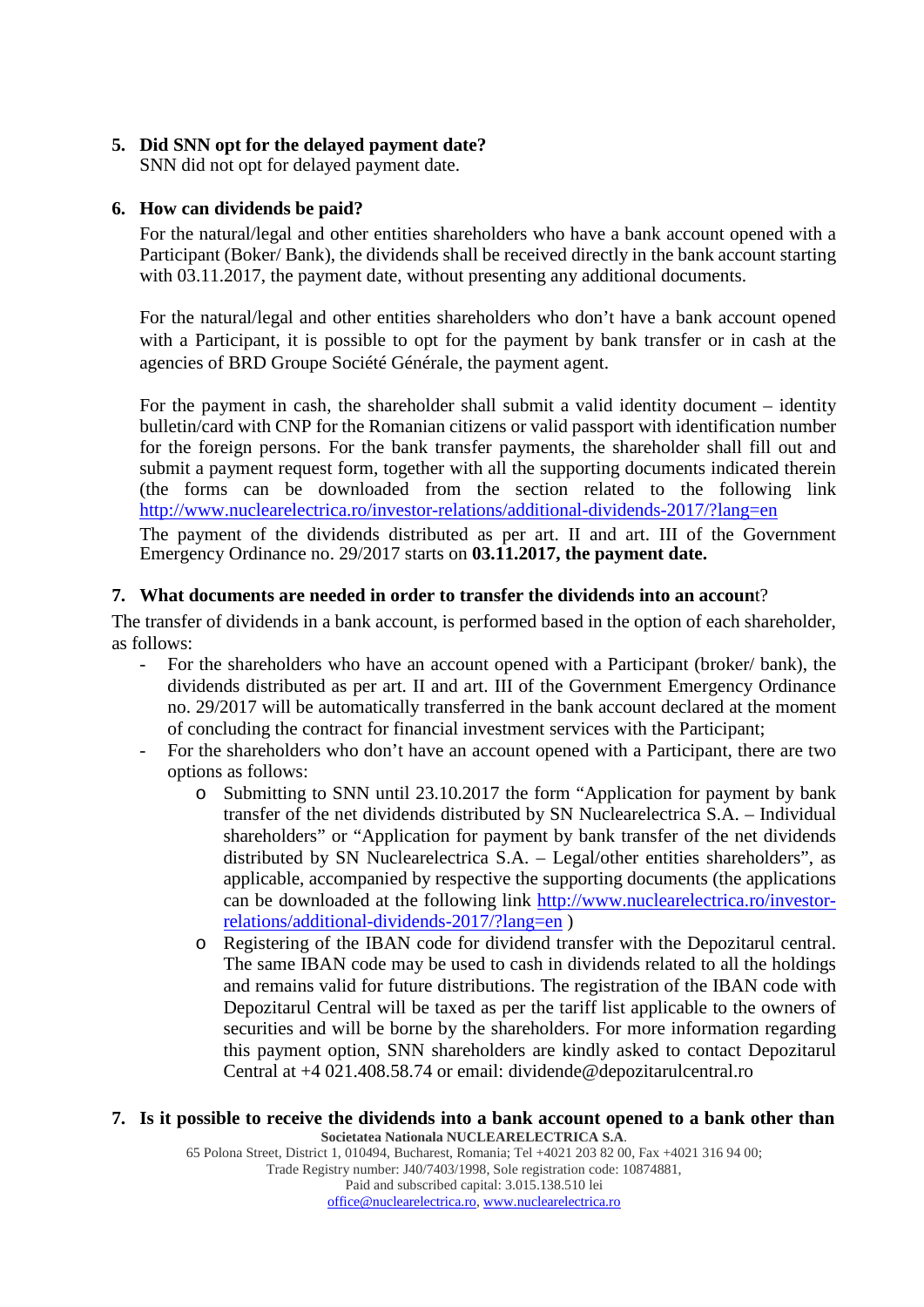# **BRD?**

Yes, it is possible. In order to receive dividends in a bank account opened with another bank, apart from the payment forms duly filled in and accompanied by the supporting documents referred to in the payment forms, the requester must produce a statement of account, certified by the bank where the transfer of the dividends' value is requested or any other justifying document, issued by such bank, clearly identifying the account holder. In case the shareholder opts for registering the IBAN code with Depozitarul Central, the shareholder is kindly asked to contact Depozitarul Central at phone number:+4 021.408.58.74 or email: dividende@depozitarulcentral.ro.

## **8. Can dividends be paid to a bank account opened with a bank outside Romania?**

Yes, it is possible, but the shareholder must hold an account in lei, because the dividend payment is made only in lei. In order to receive the dividends, the shareholder must submit the filled in payment forms together with the supporting documents indicated in these forms.

## **9. Where are the payment request forms available?**

The payment request forms are available on the site: http://www.nuclearelectrica.ro/, *Investor Relation*/*2017 Additional dividends* section and may also be requested from any BRD agency in the country.

The list of BRD agencies is available on the site: https://www.brd.ro/agentii-si-atm-uri/.

## **10. How much time do I have to request the payment of the dividends distributed as per art. II and art. III of the Government Emergency Ordinance no. 29/2017?**

The payment of the net dividend distributed as per art. II and art. III of the Government Emergency Ordinance no. 29/2017 is subject to the general provisions of prescription, being prescriptible within 3 (three) years after the date the payment begins (03.11.2017), namely 203.11.2020.

# **11. How are net dividends computed?**

The total value of net dividends due to any SNN's shareholder is given by the number of shares held by such shareholder on the registration date (17.10.2017), multiplied by the value per share of the gross dividend, approved by SNN' OGMS (**0,364825694** lei/share) of 28.09.2017, out of which any withholding taxes are deducted, according to the relevant applicable tax rates stipulated by the law in force (the Fiscal Code and the Conventions for the avoidance of double taxation concluded between Romania and the state of residence of the non-resident shareholders, who present valid tax residency certificates).

# **12. When is the tax calculated?**

As per the provisions of the Romanian Fiscal Code in force, on the payment date, the withholding tax shall be deducted, as follows:

- **Resident natural persons shareholders:** standard tax of 5% applied to the gross amount of the dividends;
- **Non-resident natural persons shareholders:** the standard tax of 5% applied to the gross amount of the dividends or the more favorable tax resulted from the Convention for the avoidance of the double taxation concluded between Romania and the state of residence of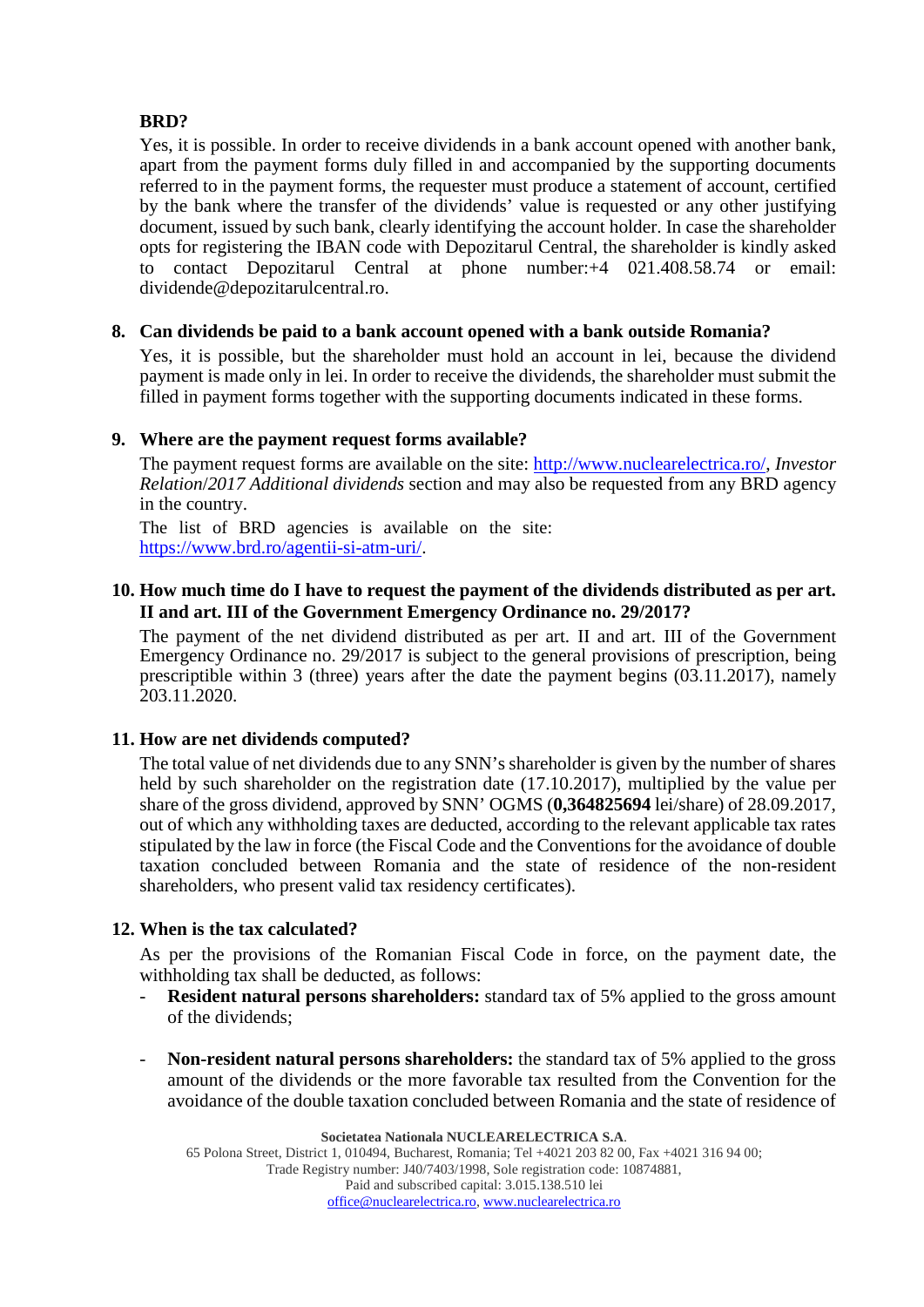the respective shareholder, for the non-resident natural person shareholders who present, until 23.10.2017 a valid tax residency certificate for the year of the dividends' payment, in original or legalized copy, with apostille/supra-authentication, if applicable, accompanied by the authorized translation (applicable for certificates in other languages than Romania), at SNN headquarters, 65 Polona street, district 1, Bucharest, postal code 010494, to the attention of the Communication and Public Relations Department;

- **Resident legal persons shareholders:** the standard tax of 5% applied to the gross amount of the dividends, with the exceptions provided in the Fiscal Code, which provide the tax exemption for certain legal resident legal persons;
- **Non-resident legal persons shareholders:** the standard tax of 5% applied to the gross amount of the dividends with the exceptions provided in the Fiscal Code which specify the exemption from the dividend tax of certain non-resident legal persons or the more favorable tax resulted from the Convention of avoidance of the double taxation concluded between Romania and the state of residence of the specific shareholder, for non-resident legal persons who present, until 23.10.2017 a valid tax residency certificate for the year of the dividends' payment, in original or legalized copy, with apostille/supra-authentication, if applicable, accompanied by the authorized translation (applicable for certificates in other languages than Romania), at SNN headquarters, 65 Polona street, district 1, Bucharest, postal code 010494, to the attention of the Communication and Public Relations Department;

The specific provisions regarding the application of the more favorable taxation quota are provided in the Fiscal Code for the non-resident contributors of a member state of the European Union.

In case the tax residency certificate together with "the application for back transfer of the net dividends distributed by SNN – Legal persons/other entities" are presented after 23.10.2017, but not later than 15.12.2017, SNN will retain, on the payment date (03.11.2017), the standard dividend tax provided by the Romanian Fiscal Code, following that any remaining tax due to the shareholders be paid after the submission and verification of the documentation, if after the reception and verification it results that the shareholder is entitled to a lower rate of tax than the standard one provided by the Romanian Fiscal Code.

### **13. Will SNN withhold tax per dividend prior to dividend payment?**

Yes, the withholding tax per dividend shall be deducted prior to payment, at the legal tax rate, for all the situations that provide the retention of the dividend tax.

#### **14. Who bears the dividend payment related fees?**

The tax charged by Depozitarul Central S.A. which includes the bank fees charged by BRD for the payment of the net dividends in lei are borne by SNN. **BRD shall not charge the shareholders for any bank fee to pay the dividends in lei** for both cash payments and payments by bank transfer into accounts opened both in Romania and abroad.

### **15. Can I receive shares instead of money for my dividends?**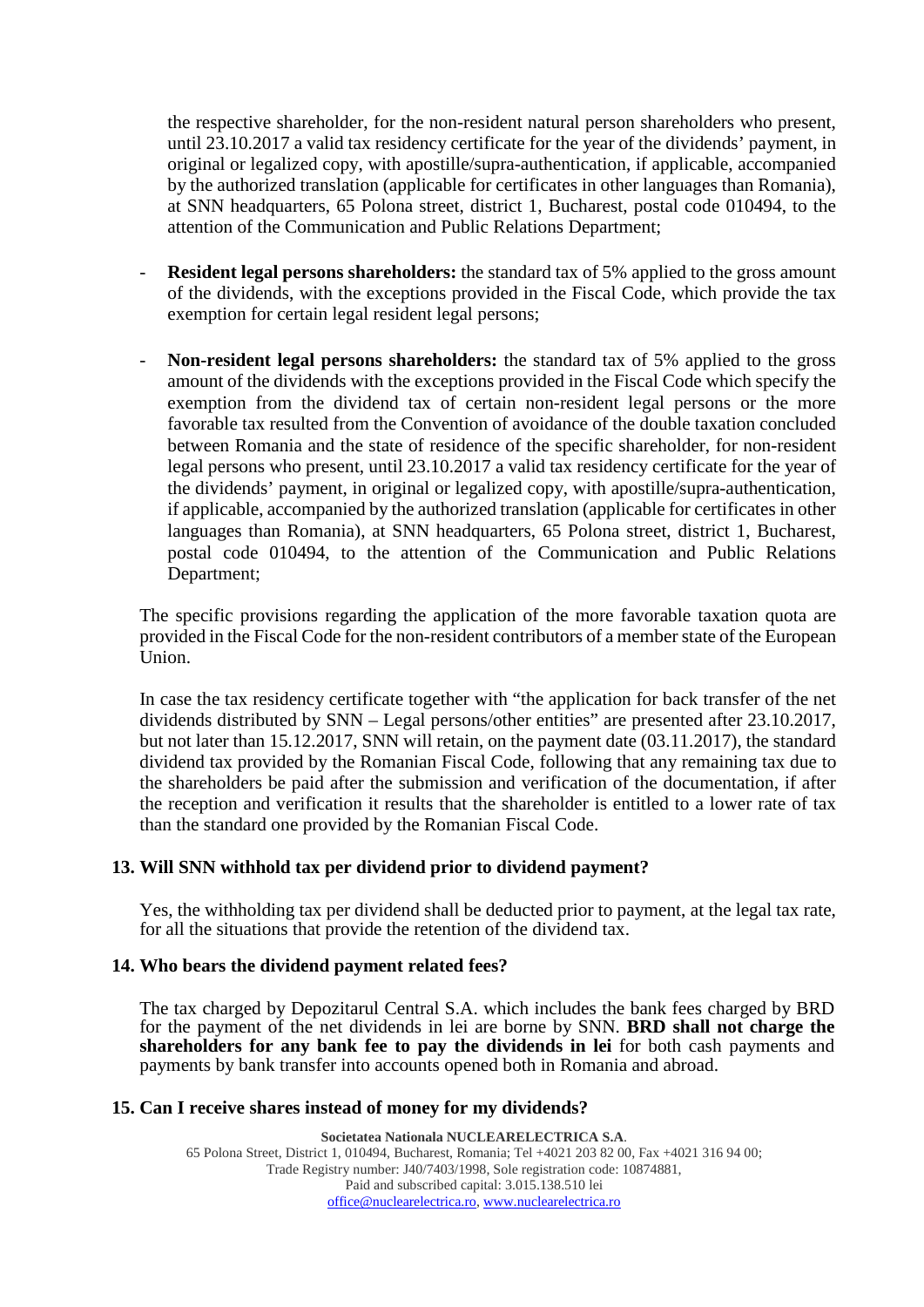**No,** dividends are received only in the form of money. If you want to purchase new shares, you can reinvest the amount received as dividend in new SNN shares by buying them directly from the market.

### **16. In case of a non-resident investor, should the dividends be declared in the statement of income in the country of tax residence?**

It is possible that the non-resident investors be required to declare dividends in the statements of income in their country of residence. Therefore, it is recommended that they seek specialized professional support related to tax obligations in their country of residence in relation with the dividends received from SN Nuclearelectrica SA.

### **17. What is the procedure in case of the non-resident shareholders?**

For individual, legal and other entities shareholders who, on the registration date 17.10.2017, hold shares in Section II of the SNN Shareholders' Registry, in an account opened with a Participant, **the amounts due will be automatically paid by bank transfer** through the Depozitarul Central on behalf of SNN, on the payment date 03.11.2017, **in the Participant's account,** without presenting additional documents.

**The non-resident shareholders, who have bank accounts opened with the Participants (Broker/Custodian Bank) as well, respectively, those who don't have bank accounts opened with the Participants and opt for payment by bank transfer or through the payment agent BRDS Groupe Société Générale** and who wish for the application of the more favorable provisions of the Double Tax Treaty concluded between Romania and their country of residence, in the case that the non-resident shareholders benefit o a tax lower that 5%, must send or submit, either through the Participant if they have an account opened with a Participant or directly, if they don't have an account opened with a Participant, at SN Nuclearelectrica S.A. headquarters on 65 Polona street, District 1, Bucharest, ZIP 010494, for the attention of the Communication and Investors Relations Department, until **23.10.2017**, **inclusive**, the valid tax residency certificate for the year of the dividend payment, **in original or legalized copy**, with apostille/supra-authentication, if applicable, accompanied by the authorized translation, as well as contact details for possible clarifications regarding the tax residency certificates. If after the verification of the tax residency certificate and the more favorable provisions of the Double Tax Treaty it results that a more favorable rate, provided in the Double Tax Treaty, may be applied, then on the payment date, the shareholders will receive the net dividends with the application of that quota. Otherwise, SNN will retain the standard dividend tax provided by the Romanian Fiscal Code.

In case the tax residency certificate together with "the application for back transfer of the net dividends distributed by SNN – Legal persons/other entities" are presented after **23.10.2017, but not later than 15.12.2017, SNN will retain, on the payment date (03.11.2017), the standard dividend tax provided by the Romanian Fiscal Code, following that any remaining tax due to the shareholders be paid after the submission and verification of the documentation (within the term of the fiscal prescription, respectively, of the dividend payment),** if after the reception and verification it results that the shareholder is entitled to a lower rate of tax than the standard one provided by the Romanian Fiscal Code.

**Societatea Nationala NUCLEARELECTRICA S.A**. As per the Law no. 207/2015 regarding the Fiscal Procedure Code as well as the Law no.

65 Polona Street, District 1, 010494, Bucharest, Romania; Tel +4021 203 82 00, Fax +4021 316 94 00;

Trade Registry number: J40/7403/1998, Sole registration code: 10874881, Paid and subscribed capital: 3.015.138.510 lei

[office@nuclearelectrica.ro,](mailto:office@nuclearelectrica.ro) [www.nuclearelectrica.ro](http://www.nuclearelectrica.ro/)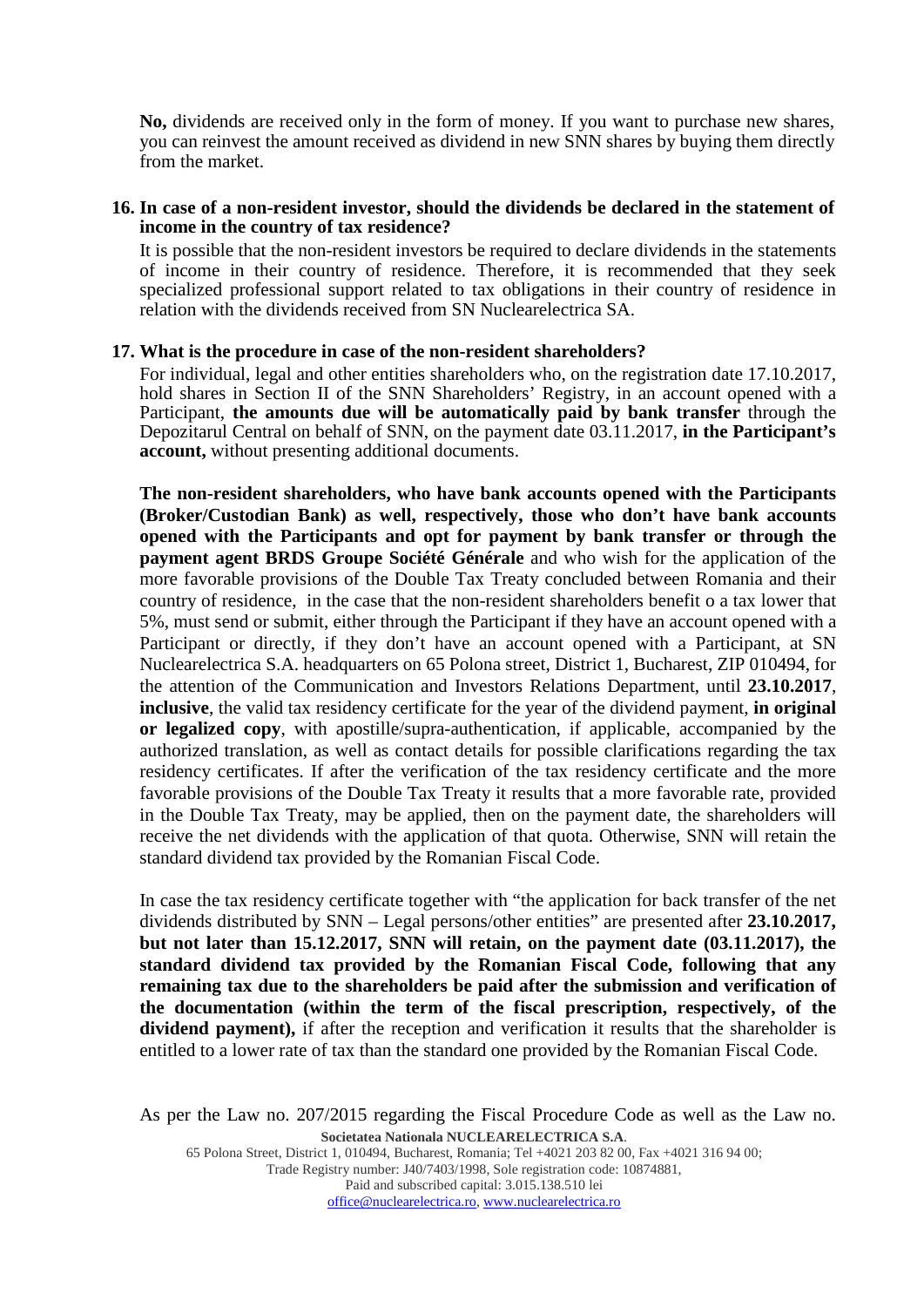3249/03.11.2016 regarding the modification and update of the Order of the President of the Fiscal Administration National Agency no. 3698/2015 for the approval of the contributors fiscal registration documentation and of the fiscal obligations types which form the legal vector, **SNN non-resident natural and legal person shareholders have the obligation to fiscally register in Romania, by submitting the Fiscal Registration Declaration 015 (for non-resident legal persons shareholders) and 030 (for non-resident natural persons shareholders) to the competent fiscal authority in Romania, in order to obtain the fiscal registration code.**

Additional information regarding these declarations and the fiscal registration code can be found the in notice regarding the payment of dividends distributed as per the provisions of art. II and art. III of Government Emergency Ordinance no. 29/2017.

### **19. Can the shareholders who have accounts opened with the Participants cash in their dividends in cash/bank transfer at BRD cash desks?**

No, all the shareholders who have accounts opened with the PARTICIPANTS, **cannot** cash in their dividends in cash/bank transfer at BRD cash desks.

For individual, legal and other entities shareholders who, on the registration date 17.10.2017, hold shares in Section II of the SNN Shareholders' Registry, in an account opened with a Participant, **the amounts due will be automatically paid by bank transfer** through the Depozitarul Central on behalf of SNN, on the payment date 03.11.2017, **in the Participant's account**, without presenting additional documents.

### **20. What is the General Meeting of Shareholders (GMS)?**

The General Meeting of Shareholders (GMS) is the company's main body of corporate governance, that decides on the company's activity, economic and business policy. The General Meetings of Shareholders may be Ordinary and Extraordinary. GMS is convened by the Board of Directors whenever necessary, in accordance with the legal provisions and with the Articles of Incorporation or at the request of shareholders representing, individually or collectively, at least 5% of the share capital, and provided that the request contains provisions which fall under the assembly's obligations and responsibilities. Only the shareholders registered in the company's Register of the Shareholders on the reference date are entitled to participate and vote in the General Meeting of Shareholders.

#### **21. What is the reference date?**

The reference date is the calendar date set by SNN's management based on the applicable regulations and provided in the GMS's convening notice for identifying the shareholders who will attend and vote within the GMS. Only the shareholders registered in the Register of the Shareholders on the reference date are entitled to attend and vote within such General Meetings of Shareholders. The reference date is subsequent to the date of the convening notice publication. The reference date for the GMS convened on 28.09.2017 was 15.09.2017.

#### **22. What is the registration date?**

The registration date is the calendar date set by GMS and it serves to identify the shareholders who are going to benefit from dividends or other rights and who are affected by the GMS's resolutions. The registration date is subsequent to the date of the General Meeting of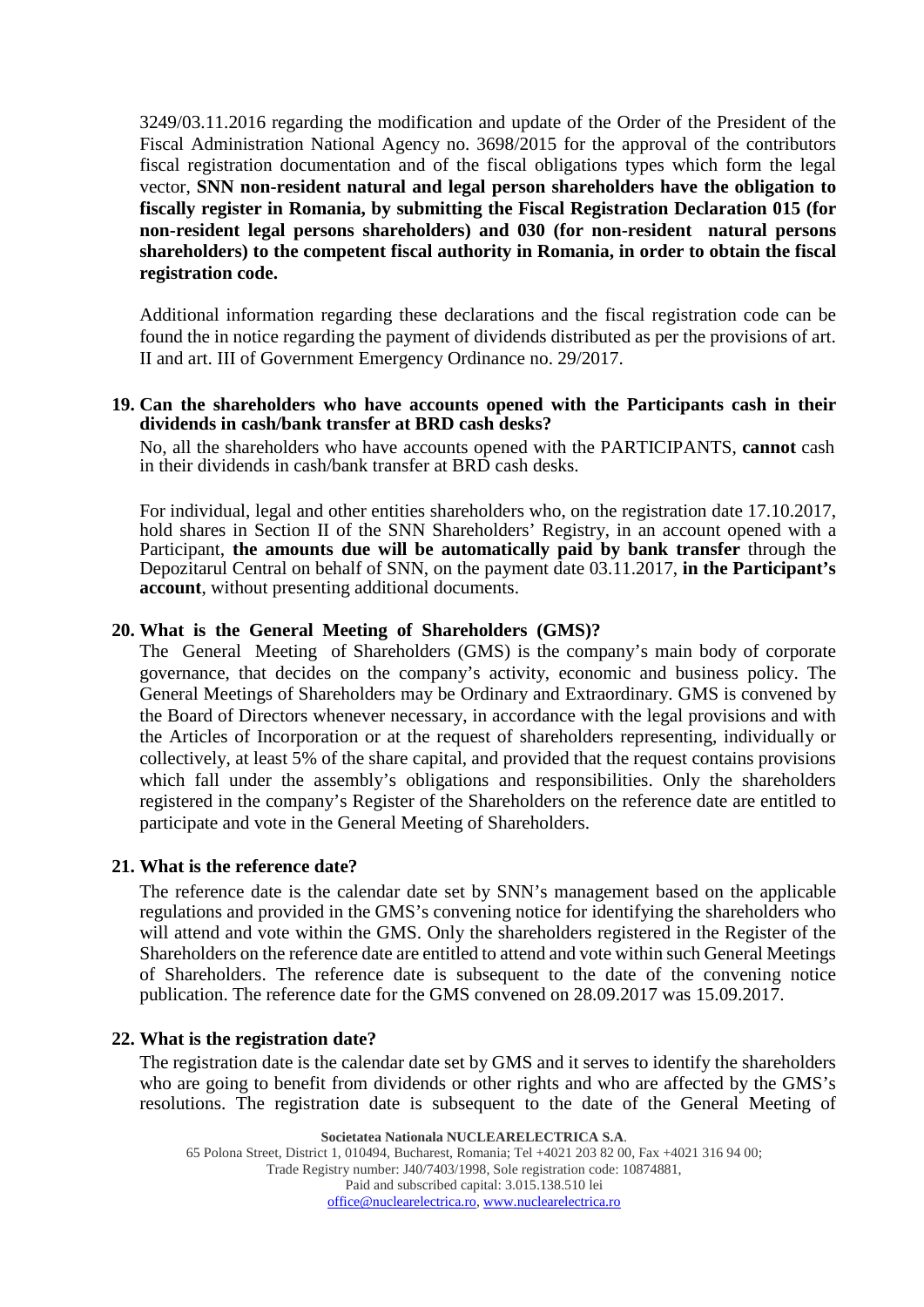Shareholders by at least 10 working days. The registration date set by SNN' GMS dated 28.09.2017, which approved the dividend distributed as per the provisions of art. II and art. III of the Government Emergency Ordinance no. 29/2017, is 17.10.2017.

## **23. Can dividends be received on behalf of another person?**

In case of shareholders who do not present in person, but **empower a different person** for such purposes, the dividends shall be paid to the respective empowered person based on the following documents: special power of attorney legalized by a public notary, which contains the mandate to receive the dividends issued by no more than 3 years before the payment date, except where the power of attorney has a duration of more than 3 years and is still valid on the date of payment  $+1$  certified as a "true copy" photocopy (the photocopy will be retained) and the identification document of the representative  $+1$  certified as a "true copy" photocopy (the photocopy will be retained).

As per the new legal provisions, payments shall not be authorized based on **certificates of inheritance** and neither to the shareholders whose identification data does not match the documents presented at the cash desk or the ones registered with the payment agent. In case the Shareholders' Registry on 17.10.2017 includes deceased persons, the dividends will be paid only after the request of the heir(s) and the registration at the Depozitarul Central of the direct transfer of ownership on the securities as an effect of succession, as per the legal applicable regime, as well as after the update of the information in the registry of the payment agent, following the request of Depozitarul Central. In case a shareholder is not included in the shareholders' database owned by the payment agent BRD, the shareholder is kindly asked to contact Depozitarul Central in order to remedy the situation.

## **24. When can the payment forms be transmitted?**

As of 03.11.2017 you may come at BRD desks to request payment in cash or by bank transfer. The requests for payment into a bank account can also be transmitted before such date, by mail, to Directia Titluri - BRD METAV- Corp A2, Str. Bihar nr. 67- 77, sector 1, Bucharest, Romania, in which case all documents provided in the payment forms must be submitted in legalized copy except the ascertaining certificate from the Trade Register Office (original or copy). In all cases, the payment of dividends distributed as per the provisions of art. II and art. III of the Government Emergency Ordinance no. 29/2017 is made by BRD starting with 03.11.2017

The "Application for payment by bank transfer of the net dividends distributed by SN Nuclearelectrica S.A. – Individual shareholders" and the "Application for payment by bank transfer of the net dividends distributed by SN Nuclearelectrica S.A. – Legal/other entities shareholders" may be accessed on SNN's website in the Investor relations/2017 Additional dividends section or on the website of BRD [www.brd.ro](http://www.brd.ro/) or can be requested at any BRD desk in Romania.

### **25. How long after submitting the payment request is the payment of net dividends made?**

BRD shall make the net dividend payment within maximum two banking days (or ten banking days in case of non-resident shareholders who submit certificates of tax residence) from the date BRD receives the payment request accompanied by the complete and accurate supporting documents. The crediting date of the shareholders' bank accounts depends on the inter-banking